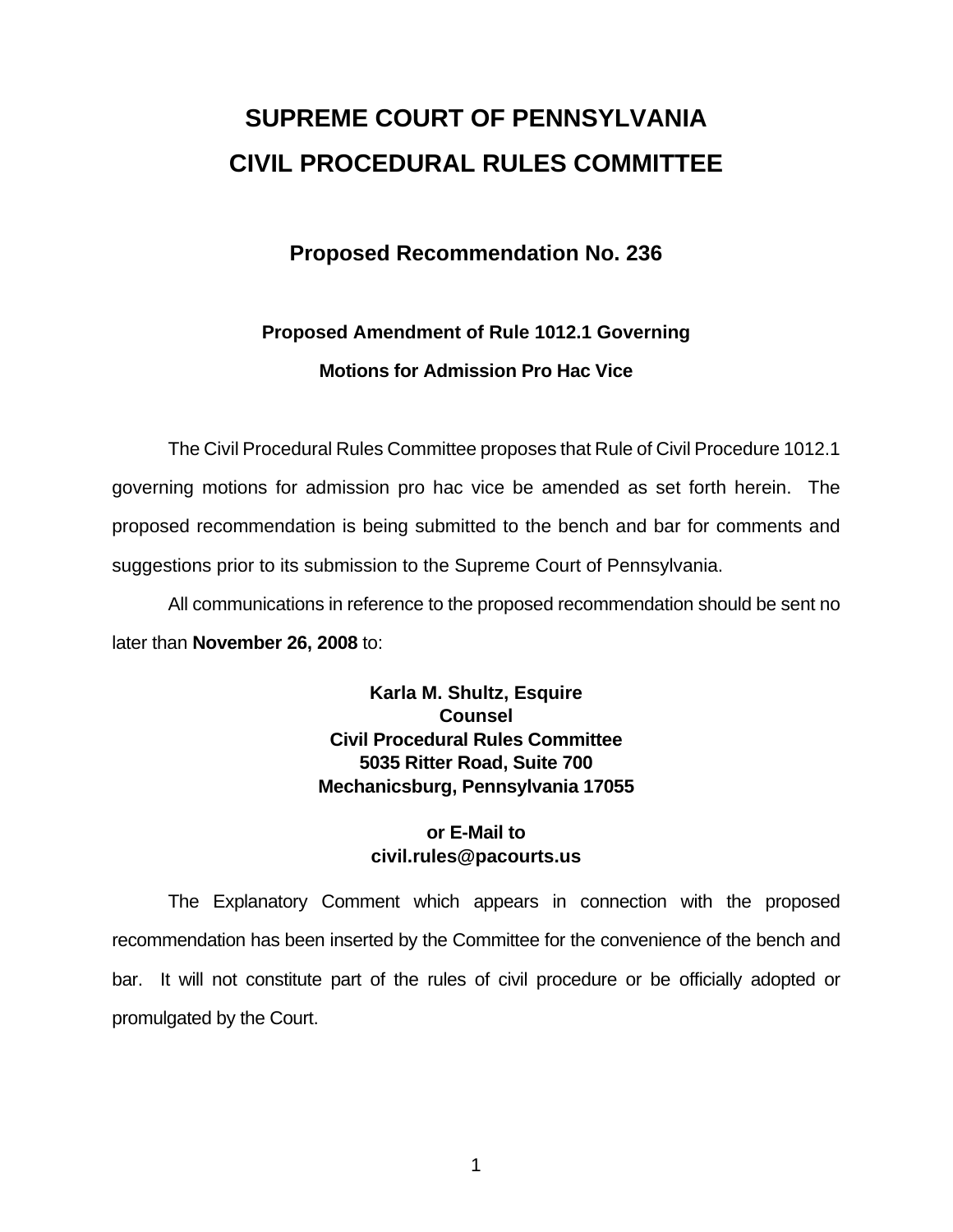#### **Rule 1012.1. Admission Pro Hac Vice. Motion. Content**

(a) As used in this rule,

"candidate" means an attorney who is not admitted to the bar of the Commonwealth of Pennsylvania, but is admitted to the bar of and authorized to practice law in the highest court of another state or foreign jurisdiction and seeks admission *pro hac vice;* 

> *Note:* Pa.B.A.R. 301 states that the attorney seeking admission *pro hac vice* cannot act as the attorney of record.

"sponsor" means an attorney who is admitted to the bar of the Commonwealth of Pennsylvania and moves for the admission of a candidate *pro hac vice.* 

 (b)(1) The sponsor shall file a written motion for admission *pro hac vice* in the action for which admission is sought. The motion shall aver that (i) the information required by Section 81.504 of the IOLTA regulations has been provided to the IOLTA Board, and (ii) the motion shall either aver that the fee required by Section 81.505(a) of the IOLTA regulations has been paid, or shall include as an attachment a copy of a fee payment certification from the IOLTA Board, or shall aver that the payment of the fee is not required pursuant to Section 81.505(c) of the IOLTA regulations,

(2) The verifications required by subdivisions  $(c)$  and  $(d)(2)$  shall be attached to the motion.

(c) A candidate shall submit a verified statement

(1) identifying the jurisdictions in which he or she is or has been licensed and the corresponding bar license numbers. With respect to each jurisdiction identified, the candidate shall state whether he or she

(i) is or has ever been suspended, disbarred, or otherwise disciplined. The candidate shall provide a description of the circumstances for each occurrence of suspension, disbarment or other disciplinary action,

2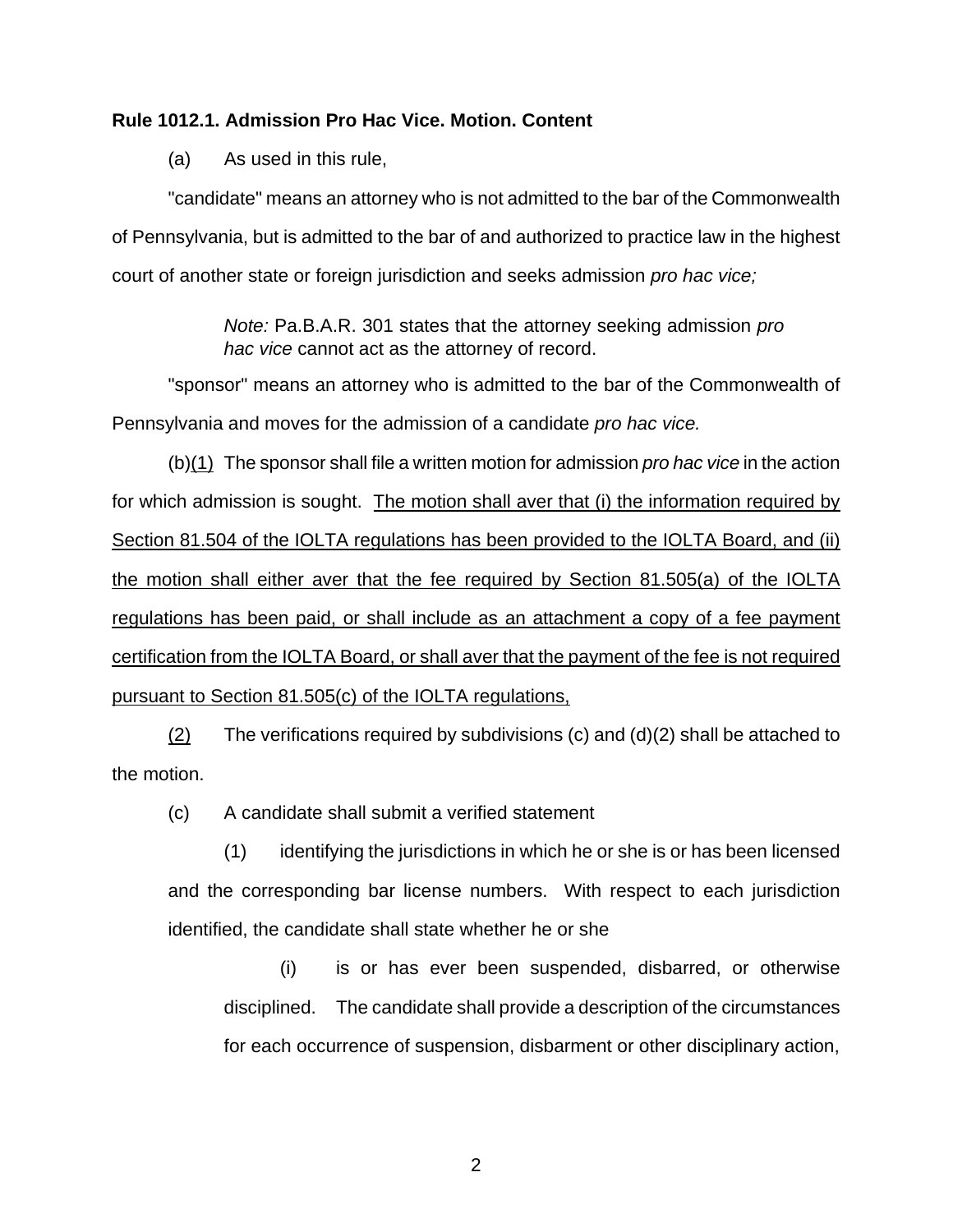(ii) is subject to any disciplinary proceedings. The candidate shall provide a description of the circumstances under which the disciplinary action has been brought,

(2) setting forth the number of pending actions in all courts of record in Pennsylvania in which the candidate has applied for admission *pro hac vice,* and the number of actions in which the motion has been denied. If any motion for admission *pro hac vice* has been denied, the candidate shall list the caption, court and docket number of the action, and describe the reasons for the denial of the motion.

(3) stating that he or she shall comply with and be bound by the applicable statutes, case law and procedural rules of the Commonwealth of Pennsylvania, including the Pennsylvania Rules of Professional Conduct,

(4) stating that he or she shall submit to the jurisdiction of the Pennsylvania courts and the Pennsylvania Disciplinary Board with respect to acts and omissions occurring during the appearance in the matter for which admission *pro hac vice* is being sought,

(5) stating that he or she has consented to the appointment of the sponsor as the agent upon whom service of process shall be made for all actions, including disciplinary actions, that may arise out of the practice of law in the matter for which admission *pro hac vice* is sought.

(d)(1) The sponsor shall enter an appearance as attorney of record in the action on behalf of the party whom the candidate seeks to represent. Upon the motion being granted, the sponsor shall remain the attorney of record for that party, and shall sign and serve, or be served with as the case may be, all notices, orders, pleadings or other papers filed in the action, and shall attend all proceedings before the court unless excused by the court. Attendance of the sponsor at a deposition in discovery shall not be required unless ordered by the court.

3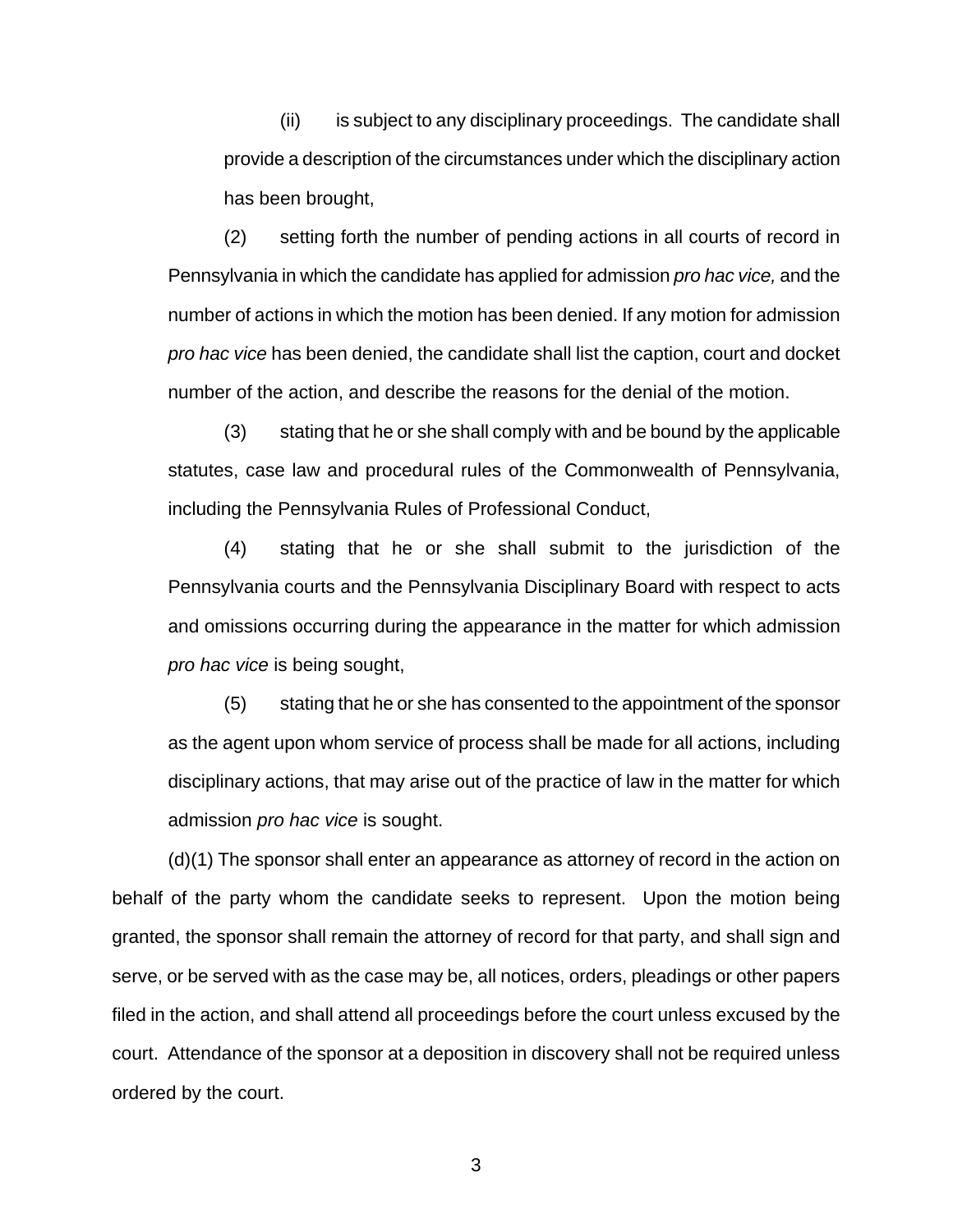(2) The sponsor shall submit a verified statement

(i) stating that after reasonable investigation, he or she reasonably believes the candidate to be a reputable and competent attorney and is in a position to recommend the candidate's admission,

(ii) setting forth the number of cases in all courts of record in this Commonwealth in which he or she is acting as the sponsor of a candidate for admission *pro hac vice,* and

(iii) stating that the proceeds from the settlement of a cause of action in which the candidate is granted admission *pro hac vice* shall be received, held, distributed and accounted for in accordance with Rule 1.15 of the Pennsylvania Rules of Professional Conduct, including the IOLTA provisions thereof, if applicable.

 (e) The court shall grant the motion unless the court, in its discretion, finds good cause for denial.

*Note:* Good cause may include one or more of the following grounds:

 (1) the admission may be detrimental to the prompt, fair and efficient administration of justice,

 (2) the admission may be detrimental to legitimate interests of the parties to the proceedings other than the client whom the candidate proposes to represent,

 (3) the client who the candidate proposes to represent may be at risk of receiving inadequate representation and cannot adequately appreciate that risk,

 (4) the candidate is not competent or ethically fit to practice law,

 $(5)$  the candidate is, in effect, practicing as a Pennsylvania attorney, in light of the nature and extent of the activities of the candidate in the Commonwealth, without complying with the Pennsylvania requirements for the admission to the bar. The court may weigh the number of other admissions to practice sought and/or

4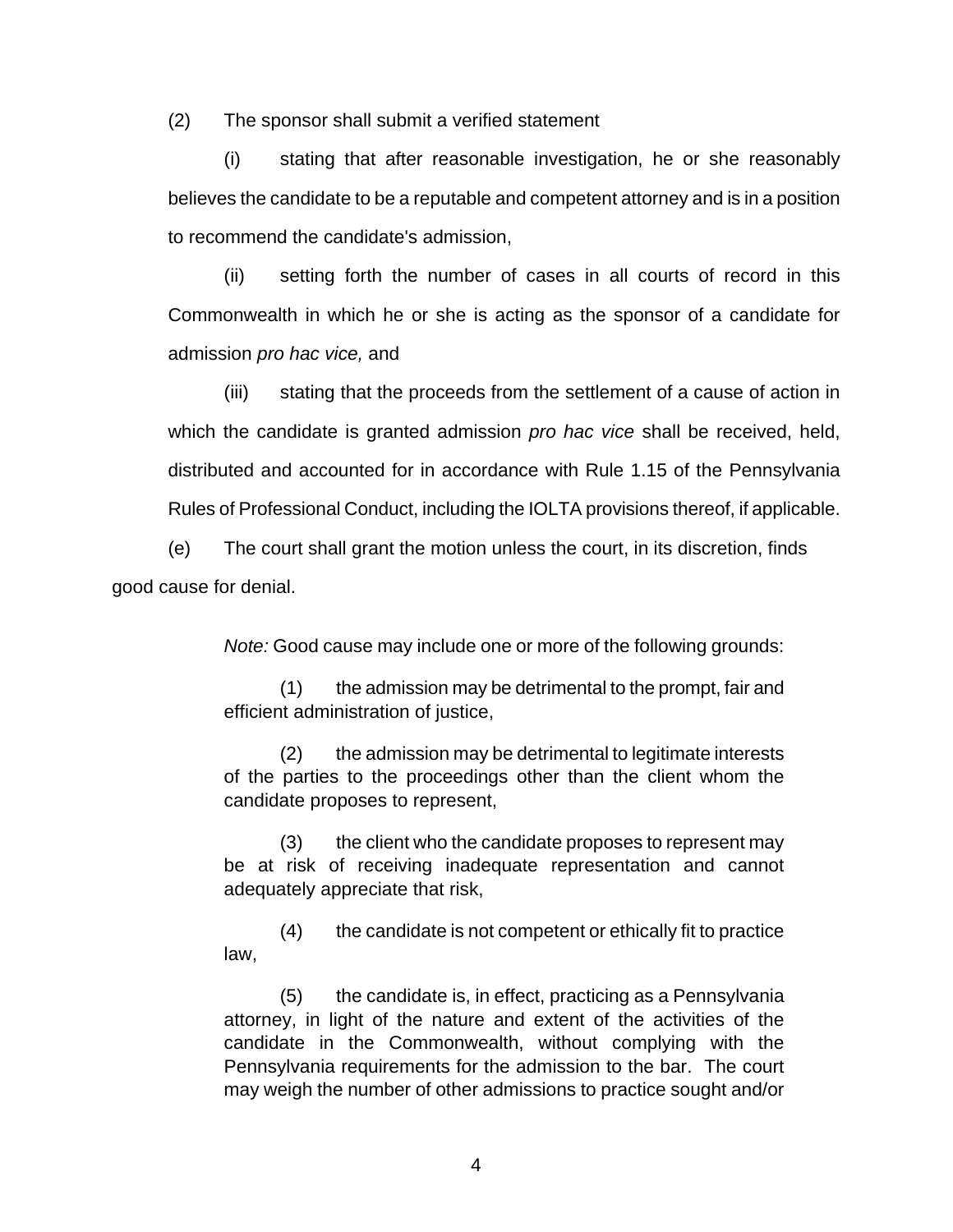obtained by the candidate from Pennsylvania courts, the question of whether or not the candidate maintains an office in Pennsylvania although the candidate is not admitted to practice in Pennsylvania courts, and other relevant factors,

 (6) the number of cases in all courts of record in this Commonwealth in which the Pennsylvania attorney is acting as the sponsor prohibits the adequate supervision of the candidate,

(7) failure to comply with this rule, or

 (8) any other reason the court, in its discretion, deems appropriate.

 (f) The court may revoke an admission *pro hac vice sua sponte* or upon the motion of a party, if it determines, after a hearing or other meaningful opportunity to respond, the continued admission *pro hac vice* is inappropriate or inadvisable.